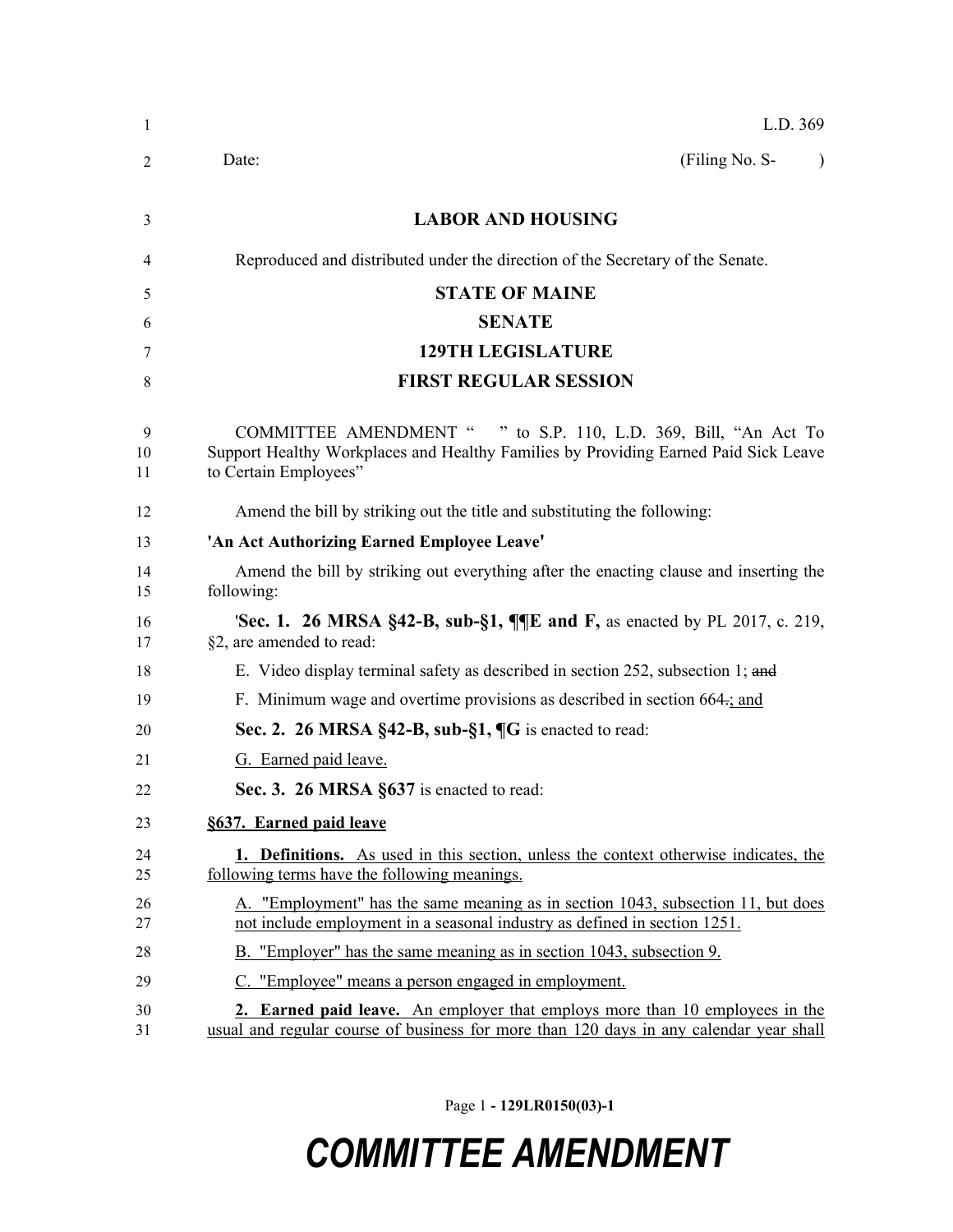permit each employee to earn paid leave based on the employee's base pay as provided in this section. **3. Accrual.** An employee is entitled to earn one hour of paid leave from a single employer for every 40 hours worked, up to 40 hours in one year of employment. Accrual of leave begins at the start of employment, but the employer is not required to permit use of the leave before the employee has been employed by that employer for 120 days during a one-year period. **4. Rate.** An employee while taking earned leave must be paid at least the same base rate of pay that the employee received immediately prior to taking earned leave and must receive the same benefits as those provided under established policies of the employer pertaining to other types of paid leave. **5. Notice.** Absent an emergency, illness or other sudden necessity for taking earned leave, an employee shall give reasonable notice to the employee's supervisor of the employee's intent to use earned leave. Use of leave must be scheduled to prevent undue hardship on the employer as reasonably determined by the employer. **6. Benefits.** The taking of earned leave under this section may not result in the loss of any employee benefits accrued before the date on which the leave commenced and may not affect the employee's right to health insurance benefits on the same terms and conditions as applicable to similarly situated employees. Nothing is this section prevents an employer from providing a benefit greater than that provided by this section. **7. Enforcement.** The bureau has the exclusive authority pursuant to section 42 to enforce this section. **8. Penalties.** Penalties for violations of this section are the same as those provided in section 53. **9. Rules.** The Department of Labor shall adopt rules to implement and enforce the provisions of this section, including rules regarding the receipt, investigation and prosecution of complaints brought under this section. Rules adopted pursuant to this subsection are routine technical rules as defined in Title 5, chapter 375, subchapter 2-A. **10. Exception.** This section does not apply to an employee covered by a collective bargaining agreement during the period between January 1, 2021 and the expiration of the agreement. **12. Reporting.** Beginning January 1, 2022, and annually thereafter, the Department of Labor shall submit a report to the joint standing committee of the Legislature having jurisdiction over labor matters on progress made in the State to comply with this section. **Sec. 4. Effective date.** This Act takes effect January 1, 2021.' Amend the bill by relettering or renumbering any nonconsecutive Part letter or section number to read consecutively. **SUMMARY** This amendment, which is the minority report of the Joint Standing Committee on Labor and Housing, replaces the title and the bill. This amendment does the following:

Page 2 **- 129LR0150(03)-1**

## *COMMITTEE AMENDMENT*